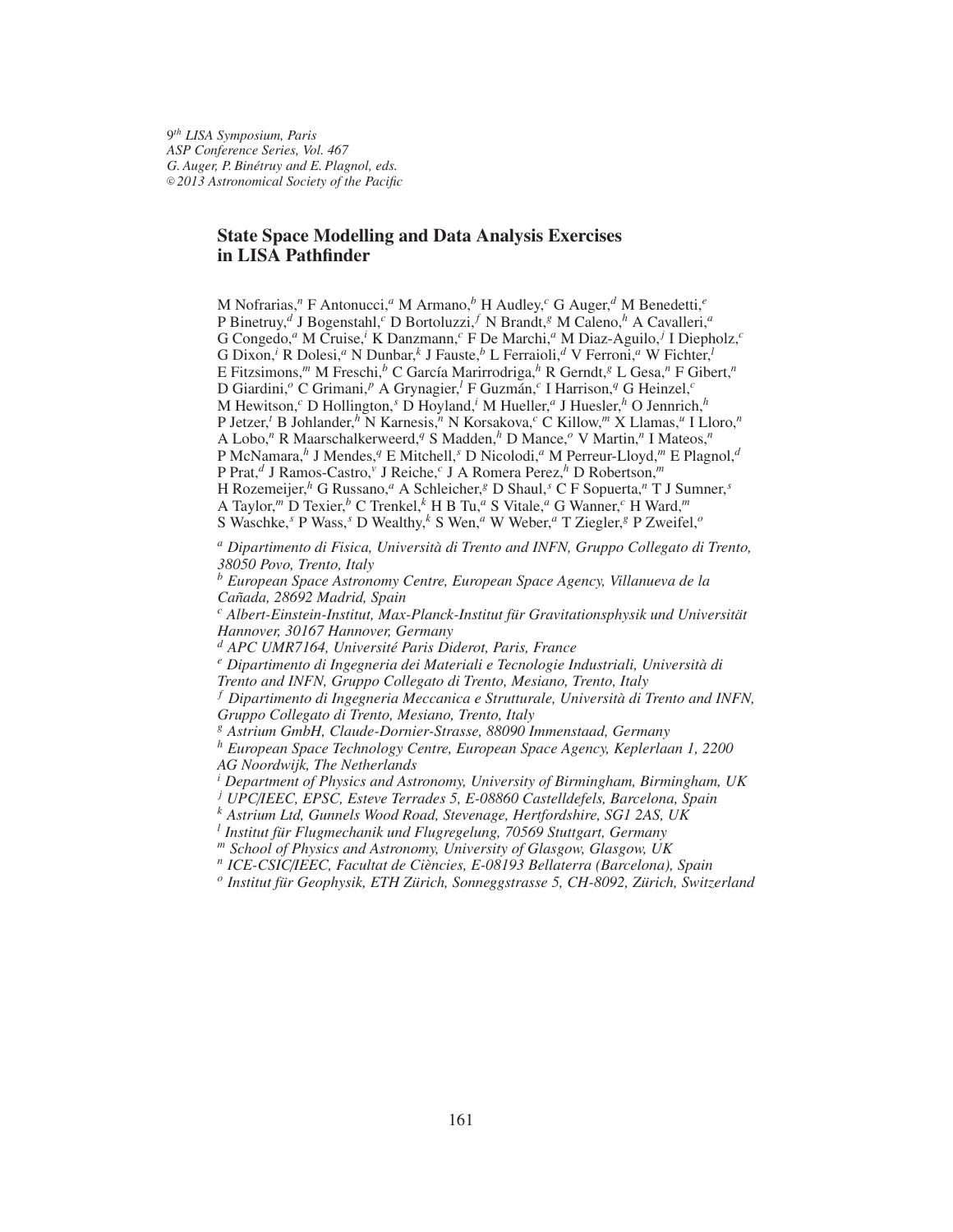<sup>p</sup> Istituto di Fisica, Università degli Studi di Urbino/ INFN Urbino (PU), Italy <sup>q</sup> European Space Operations Centre, European Space Agency, 64293 Darmstadt, Germany

*<sup>s</sup>* The Blackett Laboratory, Imperial College London, UK

<sup>t</sup> Institut für Theoretische Physik, Universität Zürich, Winterthurerstrasse 190, CH-8057 Zürich, Switzerland

<sup>u</sup> NTE-SENER, Can Malé, E-08186, Lliçà d'Amunt, Barcelona, Spain

<sup>v</sup> Universitat Politècnica de Catalunya, Enginyeria Electrònica, Jordi Girona 1-3, 08034 Barcelona, Spain

**Abstract.** LISA Pathfinder is a mission planned by the European Space Agency (ESA) to test the key technologies that will allow the detection of gravitational waves in space. The instrument on-board, the LISA Technology package, will undergo an exhaustive campaign of calibrations and noise characterisation campaigns in order to fully describe the noise model. Data analysis plays an important role in the mission and for that reason the data analysis team has been developing a toolbox which contains all the functionality required during operations. In this contribution we give an overview of recent activities, focusing on the improvements in the modelling of the instrument and in the data analysis campaigns performed both with real and simulated data.

## **1. Introduction**

LISA Pathfinder (LPF) (ref. Antonucci et al. (2012)) is the first step towards the detection of gravitational waves in space. The mission has been designed to test those key technologies required to detect gravitational radiation in space. In more concrete terms, the objective of this pioneering technology probe is to measure the differential acceleration between two freefalling test masses down to  $3 \times 10^{-14}$  m/s<sup>2</sup>/  $\sqrt{\text{Hz}}$  at 3 mHz, with a measuring bandwidth from 1 mHz to 0.1 Hz. It is precisely in this low-frequency bandwidth where the observation of gravitational waves in space can clearly contribute to our understanding of the Universe, since the gravitational wave sky is expected to be rich in interesting astrophysical sources in the millihertz band.

The main instrument on-board is the LISA Technology Package (LTP), which comprises subsystems which address the different functional requirements of the satellite: the Optical Metrology Subsystem (OMS) (ref. Heinzel et al. (2004)), the Gravitational Reference Sensor (GRS) (ref. Dolesi et al. (2003)), the Data and Diagnostics Subsystem (DDS) (ref. Canizares et al. (2011)) and the drag-free and attitude control system (DFACS) (ref. Fichter et al. (2005)). All of them working in closed loop in order to keep the two test masses on-board undisturbed at the required level.

The LPF mission has a planned duration of 200 days, during which a sequence of calibration and noise investigation runs are planned. This compressed time schedule to achieve the scientific objectives was identified by the science team as having an important impact during mission operations, and for that reason a data analysis effort was started, which had to be parallel but in close contact with the hardware development.

In this contribution we give an overview of recent developments in the data analysis task. We will emphasise some recent developments, namely the usage of state space models to describe the LTP experiment and the exercises, both with real and simulated data, performed using the tools developed for the analysis of LISA Pathfinder.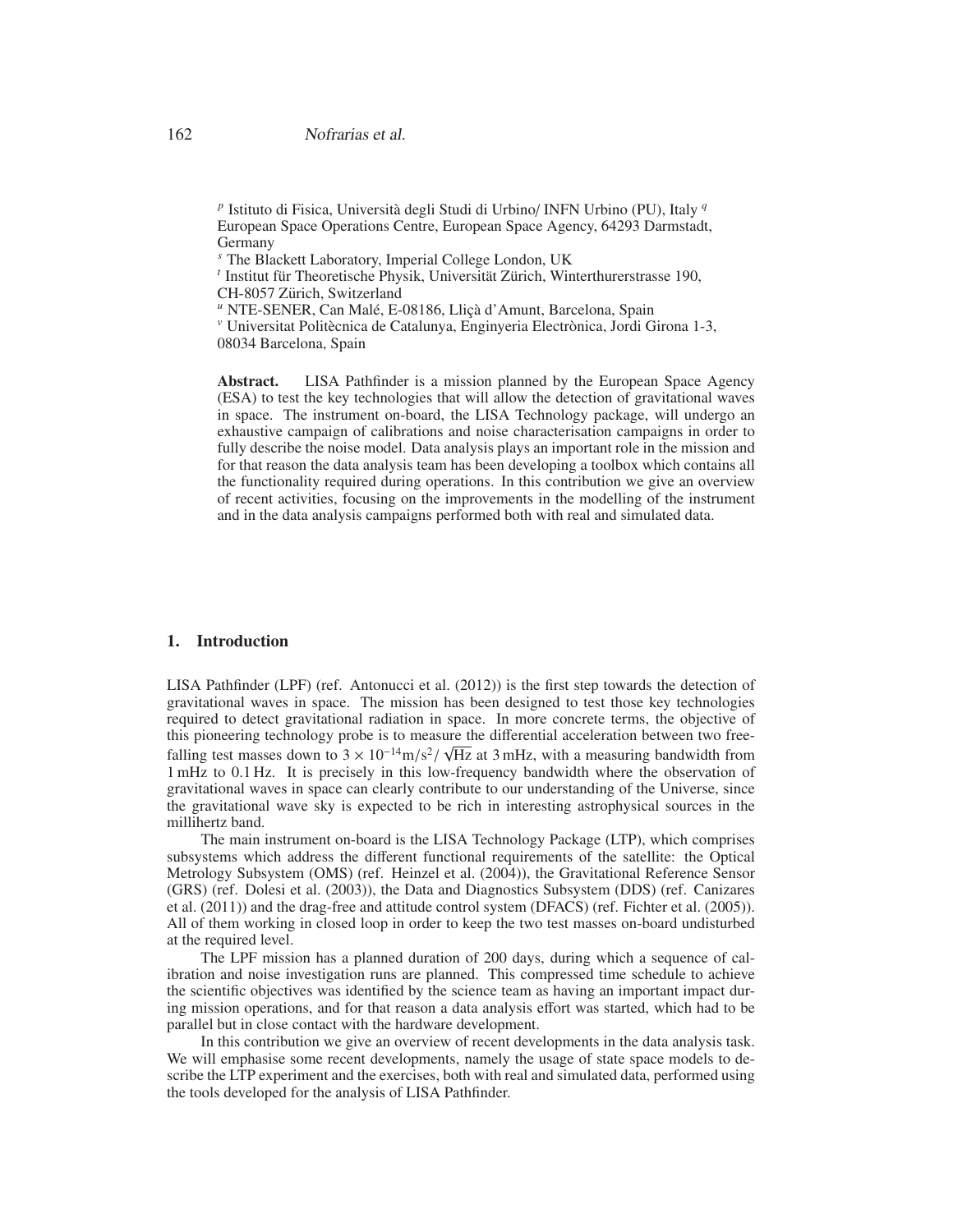# **2. The LTPDA toolbox**

During flight operations, the LTP experiment will undergo a tight schedule of experiments with the final aim of achieving the required differential noise acceleration between test masses. Some experiments could be strongly dependent on the results of previous experiments. For instance, noise models will need to be updated after a noise investigation to improve the description of the forthcoming investigations. Hence, data analysis will require a low latency between telemetry reception and the interpretation of the results. In order to cope with this demanding operational scenario it was decided to develop a data analysis framework specifically for use in LISA Pathfinder, the so-called LTPDA toolbox, a MATLAB c (www.mathworks.com) toolbox which gathers together all analysis tools that will be used to analyse data during LISA Pathfinder operations. The main characteristics of this tool are the following:

- The toolbox is object-oriented. The user creates different types of *objects* to perform the analysis, the most usual ones are *analysis objects* which act as data containers, but there are others to allow many other functionalities like *miir objects* to create infinite impulse response filters, *pzmodel objects* to create pole-zero models, etc. More details can be found in ref. Hewitson et al. (2009)
- Each object keeps track of the operations being applied to it. The object-oriented approach allows the adding of a *history step* each time a method in the toolbox is applied to a given object. That way, the object stores the history of operations being applied to it and, more importantly, this history can be used to re-run the entire analysis by any other user to cross-check the results.
- During flight operations, the telemetry will be received at the European Space Astronomy Center (ESAC) and then distributed to the different research institutions. The data analysis will be coordinated but spread between different centres around Europe. In order to ease the interchange of results, the toolbox provides the infrastructure to work through one or more database repositories.
- The data analysis tools found to be relevant for the mission are implemented as methods in the toolbox. The current list of methods cover topics like spectral estimators, parameter estimation methods, digital filters and transfer function modelling, time domain simulation, noise generation and data whitening, as well as standard pre-processing tools like data splitting, interpolation, de-trending, and re-sampling.
- The toolbox provides models for the different subsystems of LTP which the user can call to perform simulations or to estimate parameters for a given data set. We give some more detail on the modeling in section 2.1
- As a part of the infrastructure of the toolbox, the development team has implemented a series of unit tests for each of the different methods which are executed on a daily basis to prevent the inclusion of new changes that may impact on the correct behaviour of the toolbox. About 6000 of these tests are executed repeatedly. Before any formal release to ESA more functional tests are run in order to check not only the individual blocks but also the toolbox as a whole.

A significant amount of effort has as well been put into the user manual in order to allow non-specialized users to implement their analysis using the toolbox. With the same purpose, the team has been running a series of training sessions, where users follow a guided tutorial to run standard analysis. These tutorials are available to any interested user in the toolbox's documentation.

## **2.1. Modelling LISA Technology Package onboard LISA Pathfinder**

Modeling the instrument and the dynamics of the satellite is an important task among the data analysis activities. The LPF will be a complex experiment orbiting around L1 with hundreds of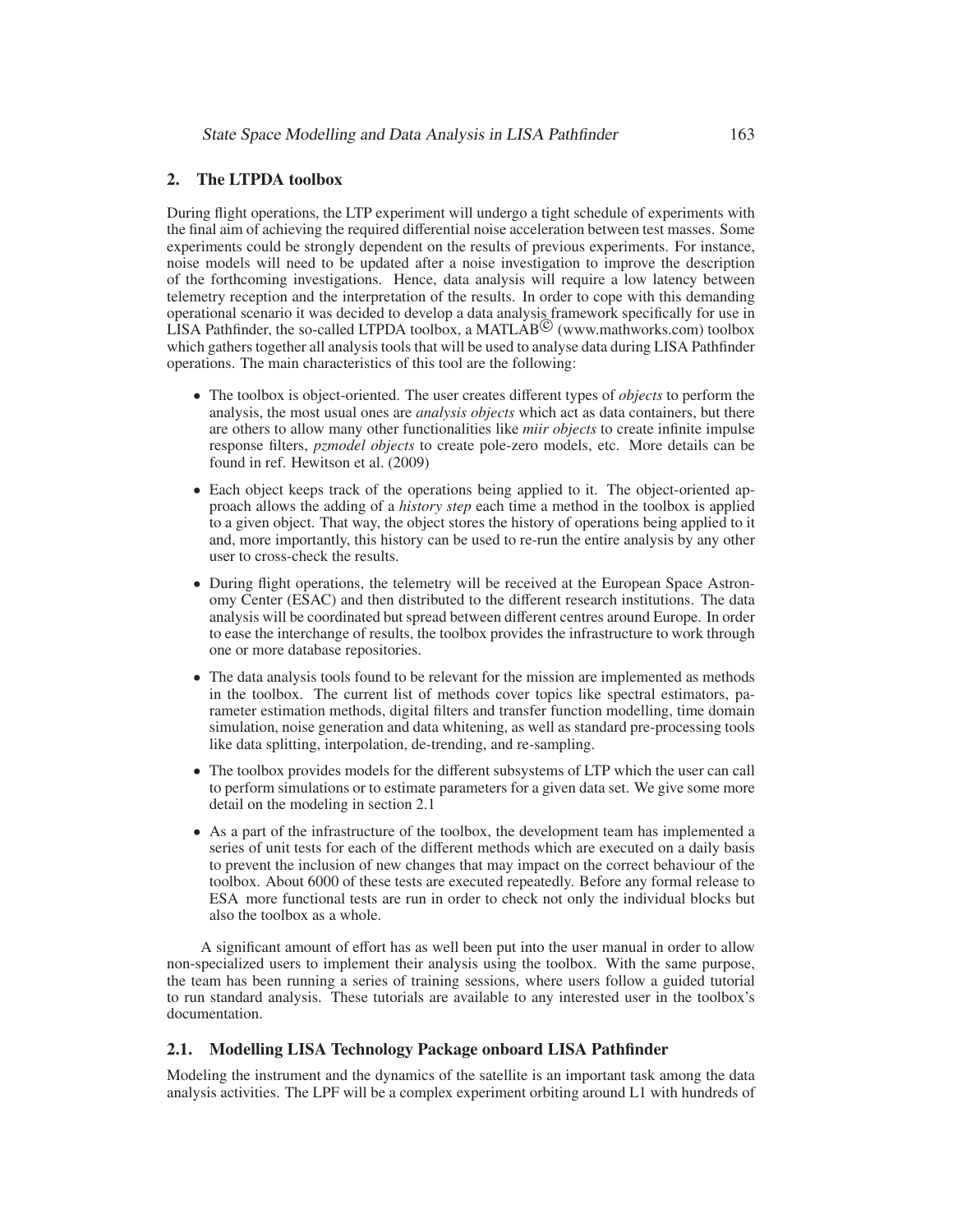#### 164 Nofrarias et al.

parameters determining its performance and many noise contributions to be determined. Disentangling the different contributions and dependencies will rely on our ability to build accurate models of the subsystems, which also need to be flexible enough to be able to include new information that the team may obtain during operations.

The team has been developing two modelling schemes. In chronological order, the first one uses the transfer function of the system in the Laplace domain to encode the response of each subsystem. For instance, the interferometer measurement would be described as

$$
\mathbf{o} = (\mathbf{M} \cdot \mathbf{S}^{-1} + \mathbf{C})^{-1} (-\mathbf{C} \, \mathbf{o}_i + \mathbf{g}_n + \mathbf{D} \cdot \mathbf{S}^{-1} \mathbf{o}_n), \tag{1}
$$

where **M** is the dynamical matrix, **C** is the controller, and **S** stands for the sensing matrix, which translates the physical position of the test masses into interferometer readout, **o**. Subindex *n* stands for noise quantities, either sensing noise  $(\mathbf{o}_n)$  or force noise  $(\mathbf{g}_n)$  and subindex *i* stands for the injected signals  $(o_i)$ . If we do not take into consideration the angular degrees of freedom, all of these will be 2-dimensional vectors with components referring to the  $x_1$  (test mass #1) displacement) and  $x<sub>∆</sub>$  (differential displacement between test masses) channels respectively. The matrices describing the motion of the test masses read as

$$
\mathbf{M} = \begin{pmatrix} s^2 + \omega_1^2 + \frac{m_1}{m_{\rm SC}} \omega_1^2 + \frac{m_2}{m_{\rm SC}} \omega_2^2 & \frac{m_2}{m_{\rm SC}} \omega_2^2 \\ \omega_2^2 - \omega_1^2 & s^2 + \omega_2^2 \end{pmatrix},
$$
(2)

$$
\mathbf{C} = \begin{pmatrix} G_{\text{df}} H_{\text{df}} & 0 \\ 0 & G_{\text{sus}} H_{\text{sus}} \end{pmatrix},\tag{3}
$$

$$
\mathbf{S} = \begin{pmatrix} S_{11} & S_{12} \\ S_{21} & S_{22} \end{pmatrix}, \tag{4}
$$

where  $\omega_1$  and  $\omega_2$  are the stiffness, coupling the motion of each test mass to the motion of the spacecraft;  $G_{\text{df}}$  and  $G_{\text{sus}}$  are constant factors acting as calibration factors of the controller,  $H_{df}(\omega)$  and  $H_{sus}(\omega)$ . The latter encode the control laws of the loop; the elements in the **S** matrix can be considered calibration factors and cross-couplings in the interferometer. This type of model, based on transfer functions, have been shown to work successfully when applied to the modelling of noise sources (ref. Ferraioli et al. (2011)) or in parameter estimation (ref. Nofrarias et al. (2010); Congedo et al. (2012)).

The second approach to model LPF is based on the state space representation (ref. Kirk (1970)). This framework, widely used in control engineering, represents linear, time invariant, dynamic systems as matrices of time-independent coefficients.

$$
\dot{\mathbf{x}}(t) = \mathbf{A} \cdot \mathbf{x}(t) + \mathbf{B} \cdot \mathbf{u}(t) \n\mathbf{y}(t) = \mathbf{C} \cdot \mathbf{x}(t) + \mathbf{D} \cdot \mathbf{u}(t)
$$
\n(5)

where **x**(*t*) are the so called *states*, i.e. variables describing the dynamical state of the system;  $u(t)$  represents the inputs and  $y(t)$  are the outputs of the system. The matrices relating them encode the coefficients of the first-order differential equations: **A** is the state matrix of the system, **B** is the input matrix, **C** is the output matrix and **D** is the feed-through matrix. This representation offers a fundamental advantage for the modelling of complex instruments such as LISA Pathfinder, which is its modularity. By describing each subsystem in the LTP as in equation (5), we are able to build high-dimensionality systems, and at the same time simplify the process of model validation. A second advantage is that the state space description makes our modelling easier to scale: the 1-dimensional models are built by selecting the relevant inputs, outputs and states of the complete 3-dimensional version.

In our implementation (ref. Grynagier (2009); Diaz-Aguilo (2011)), inputs, outputs and states are grouped into *blocks* with high level descriptions and global names. In that sense, the state space objects in LTPDA are block-defined, making easier to group together variables of similar nature –see Figure 1. The user is able to build models with multiple subsystems by *assembling* two state space models. For instance, one can choose to assemble a given model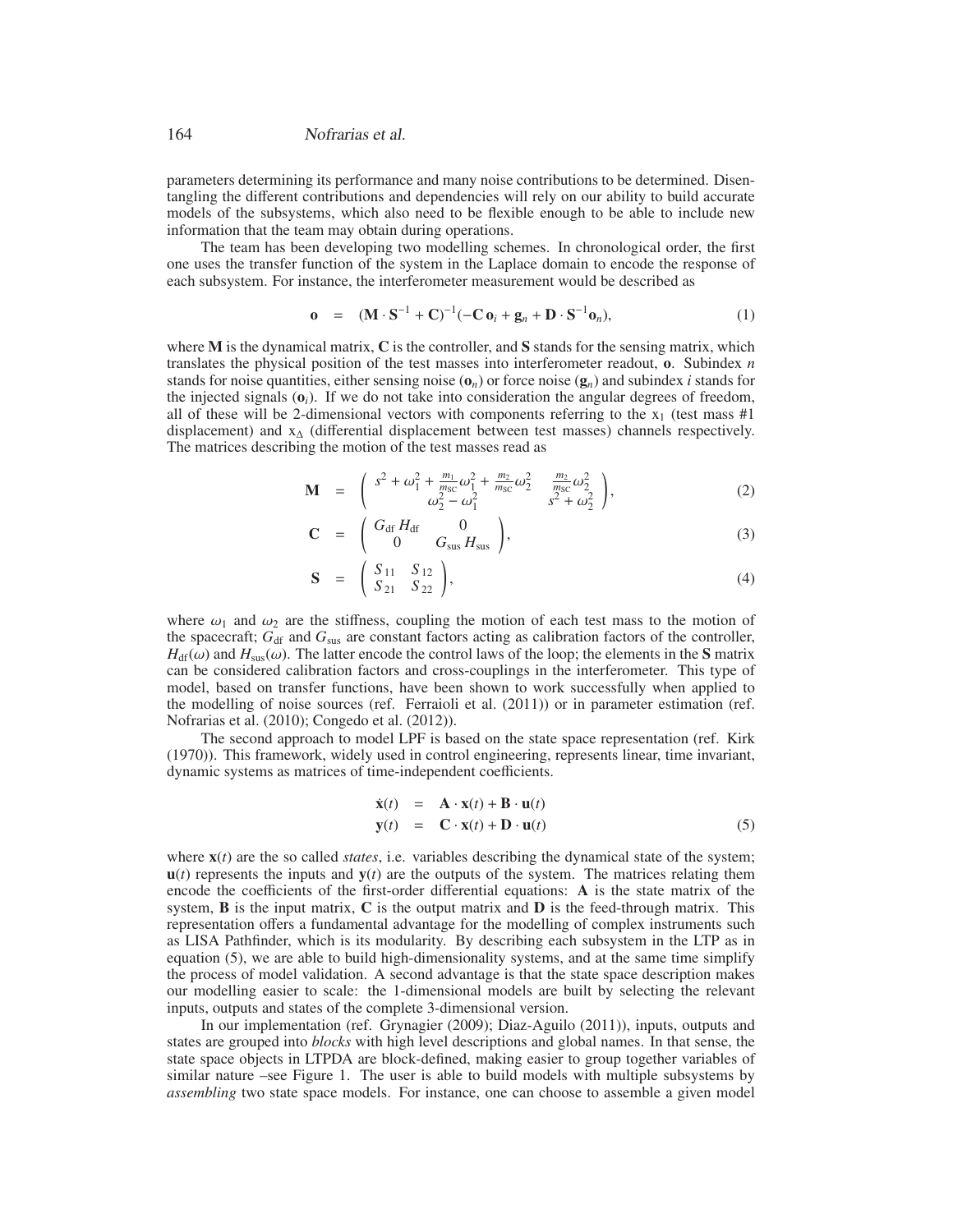| <b>IOS</b> |           |                   | states          |     |          |  |                 |  | inputs   |            |            |  |
|------------|-----------|-------------------|-----------------|-----|----------|--|-----------------|--|----------|------------|------------|--|
|            | blocs     |                   | ssblock1        |     | ssblock2 |  | ssblock3        |  | inblock1 |            | inblock2   |  |
|            |           | vars              |                 |     |          |  |                 |  |          |            |            |  |
| states     | ssblock1  | var1              | A11             |     |          |  |                 |  |          | ₩          | <b>B12</b> |  |
|            |           | var <sub>2</sub>  |                 |     |          |  |                 |  |          |            |            |  |
|            | ssblock2  | var1              |                 |     |          |  |                 |  |          |            |            |  |
|            |           | var <sub>2</sub>  | A21             |     | A22      |  | A32             |  |          |            |            |  |
|            |           | var3              |                 |     |          |  |                 |  |          |            |            |  |
|            | ssblock3  | var1              |                 | A31 |          |  | A33             |  |          | <b>B31</b> |            |  |
| outputs    | outBlock1 | var1.             |                 |     | C12      |  |                 |  |          |            | D12        |  |
|            | outBlock2 | var1              | C <sub>21</sub> |     |          |  | C <sub>23</sub> |  |          |            |            |  |
|            |           | var2 $\textbf{L}$ |                 |     |          |  |                 |  |          |            |            |  |

Figure 1. A representation of a state space object in LTPDA. The **A B**, **C** and **D** matrices are built in blocks. Each of these groups coefficients describing variables of the same nature. For instance, the diagonal block **A22** contains the dynamics of the variables of the states in block #2, but the **A32** describes the impact of the dynamics of states in block #3 on the states in block #2.

of the dynamics of the test masses with a model of the optical metrology subsystem or the gravitational reference sensor. In such a case, the *assemble* method would look in those models for input and output blocks with the same name and link those variables (or *ports*) that coincide in each of them.

Figure 2 shows the main subsystems of LISA Pathfinder implemented as state space models, and how these are connected between them when working in closed-loop. As an example, in Appendix 1 we show how to build a simplified state space model of the interferometer block. These blocks are already implemented in the LTPDA toolbox together with complete LPF builtin models, where all subsystems are already assembled in closed loop. Models are continuously being updated at the same time that new subsystems are added to our model library (ref. Gibert et al. (2012)).

## **3. Testing the LTPDA toolbox with data**

Models and methods in LTPDA have been tested in several exercises with real and simulated data. In the following we provide and overview of those, and give the interested reader some references where to find more details.

#### **3.1. Simulated data: the operational exercises**

The first attempts to test the LTPDA tool against a real operations scenarion were organized as mock data challenges, following the concept previously applied to LISA data analysis (ref.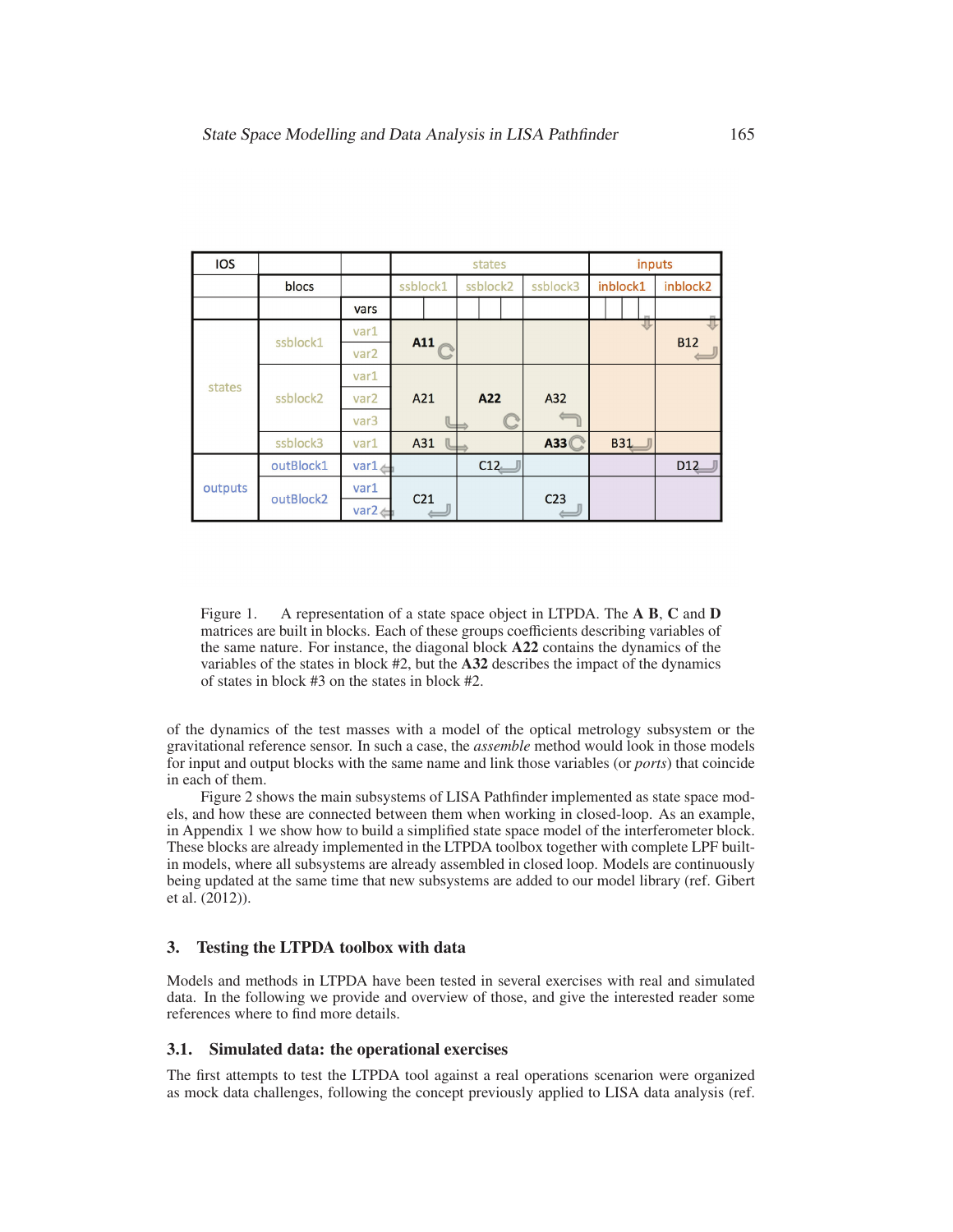

Figure 2. A schematic representation of the LTP model. Each box is an independent state space model in LTPDA. In the figure we also show the noise and signal injection ports, which allow to input a noise model or an injection signal to the state space model, respectively.

Arnaud et al. (2006)). In these, the team is split into data generation and data analysis in such a way that the latter faces the data analysis task without the complete knowledge of the parameters and settings defining the model used to generate the data, as it will happen during mission operations. The first LPF mock data challenge dealt with a basic, albeit fundamental operation for the mission: the translation from displacement to acceleration (ref. Ferraioli et al. (2009); Monsky et al. (2009)). In this first exercise, the model was agreed between data generation and data analysis groups. On the contrary, the second mock data challenge was based on an unknown model of the satellite for the data analysis and so parameter estimation techniques had to be applied (ref. Nofrarias et al. (2010)), at the same time that the data generation techniques were improved (ref. Ferraioli et al. (2010)).

After these initial efforts, the following data analysis exercises changed the objective of the activity: mock data challenge were substituted by operational exercises ( ref. Antonucci et al. (2011)). The first relevant difference is that the OSE (Off-line Simulatons Environment), a detailed LISA Pathfinder non-linear simulator, is used to produce the data. Also, the aim of the operational exercises is to validate the experiments to be run on-board the satellite. In that sense, the operational exercises verify that the planned list of experiments are ready to be executed at the tele-command level. This list –put forward by the scientific team– contains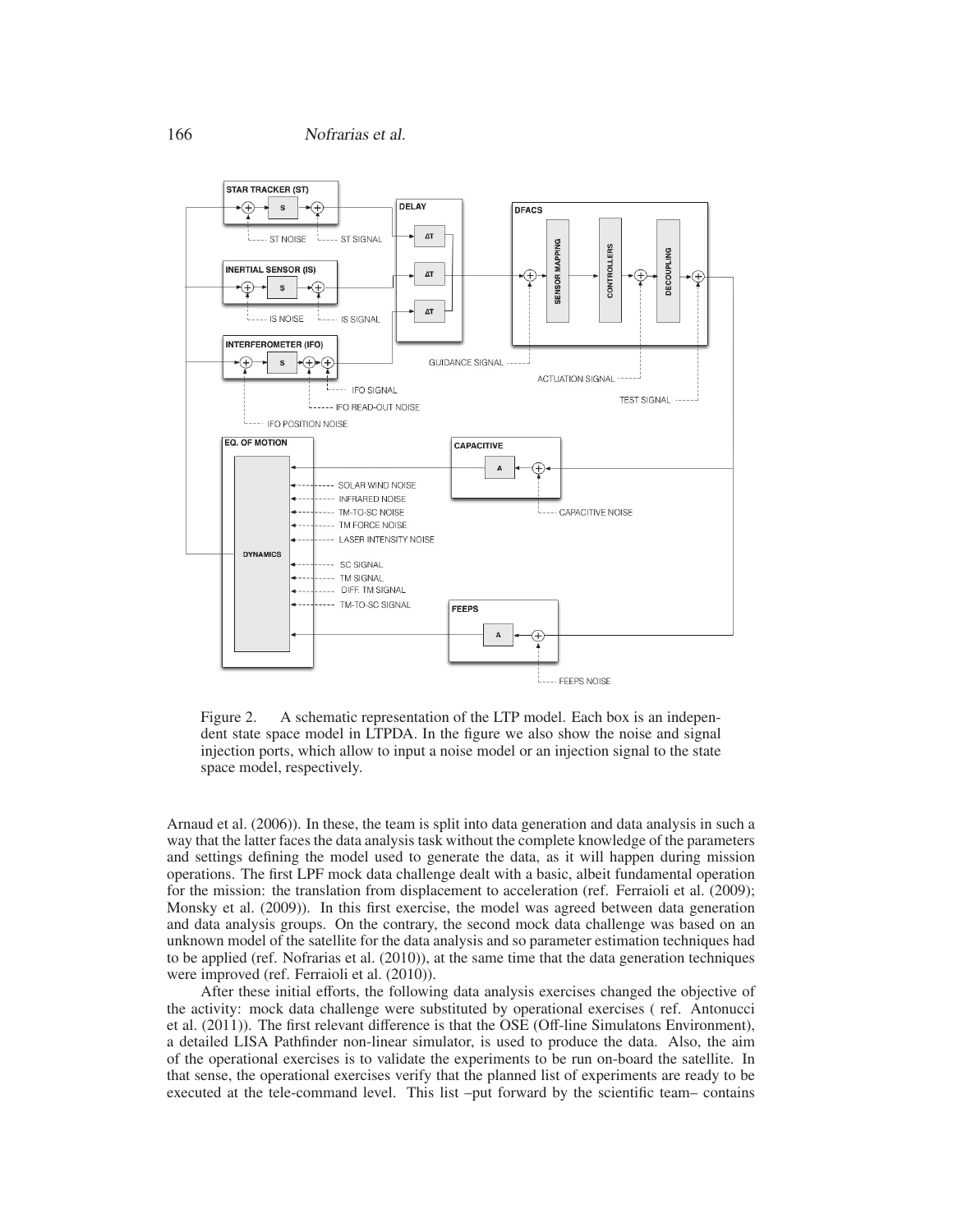

Figure 3. Comparison between the OSE and state space model simulation. The same sinusoidal sequence is injected in the differential channel both in the OSE and in a LPF state space model, the injection point is the *guidance signal* in Figure 2. In the same scheme, the response shown here would be the output of the interferometer, after applying the delay block.

experiments to characterise the optical metrology (ref. Audley et al. (2011)) and the inertial sensor instrument (ref. Dolesi et al. (2003)); thermal (ref. Canizares et al. (2011)) and magnetic studies (ref. Diaz-Aguilo et al. (2012)), and also pure free-fall experiments that aim at disentangling the contribution from actuators from the total noise budget (ref. Grynagier et al. (2009)). A series of parameter estimation studies have been performed using the OSE data, showing that our tools and models are able to explain and extract physical information, even if the model that we use for the analysis is not the same as the one used to generate the data (ref. Congedo et al. (2012); Karnesis et al. (2012); Nofrarias et al. (2012)).

Recently, the team has started a series of mission simulation campaigns focusing on the data analysis constraints during operations. In the first mission simulation the team was split in two different locations, ESAC (Madrid) and APC (Paris), to force a coordinated effort between different sites. During the three days duration of the exercise, data –previously generated with the OSE– was received as in real operations: high priority (but low quality) telemetry in the morning and full telemetry at noon. That way, the team simulated an operations scenario where decisions based on the analysis results had to be taken on a daily basis. In Figure 3 we show a comparison between the OSE and the state space models obtained during this exercise. The LPF team plans to continue this activity increasing the degree of complexity in order to prepare for the real mission operations.

## **3.2. Real data: testing the satellite on-ground**

Data analysis efforts have not only focused in simulated data. The tools and methods developed within the LTPDA toolbox are routinely used at the different laboratories both to test the toolbox functionality and also to get the scientific team familiarized with it. There have been several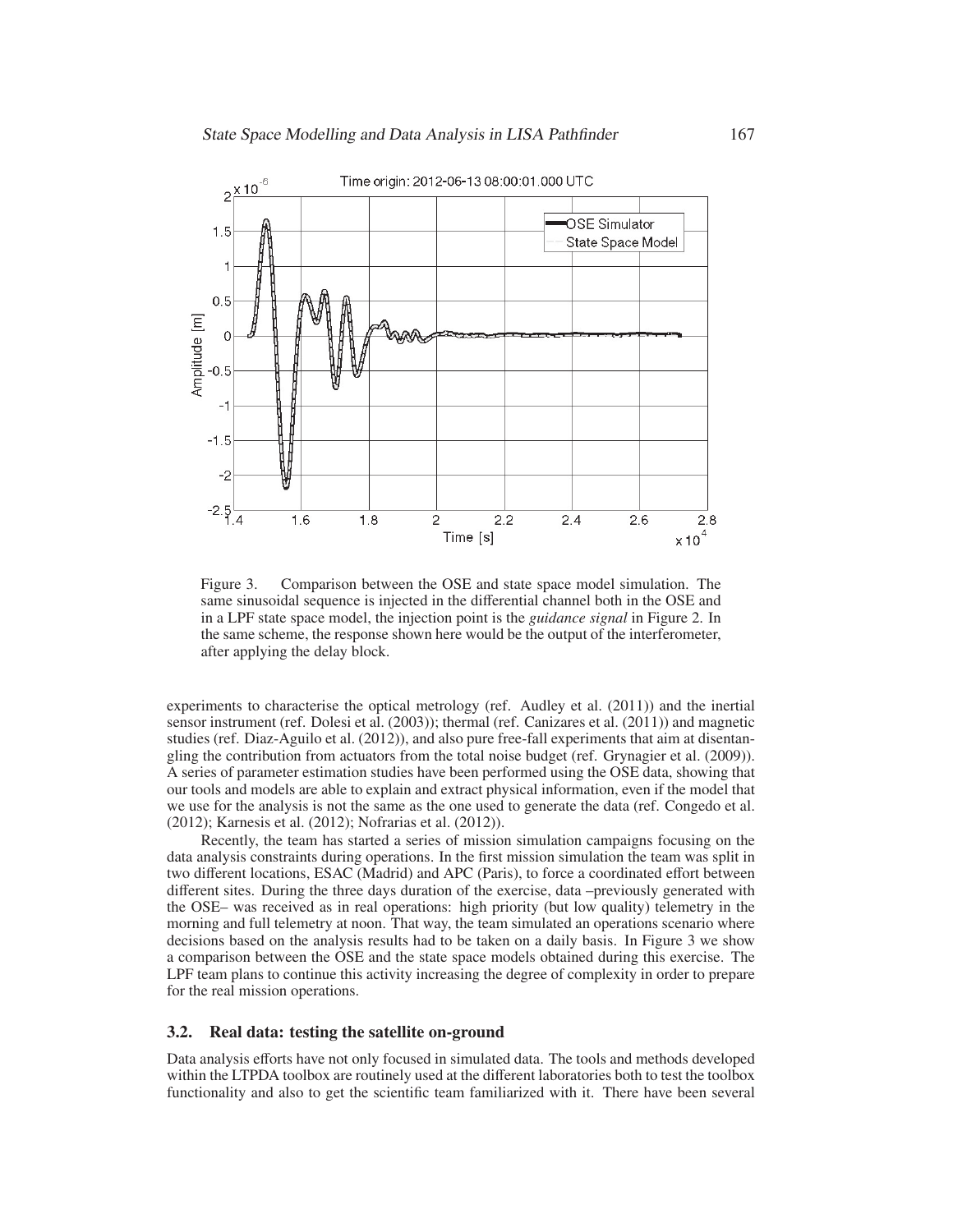testing campaigns, for instance ref. Audley et al. (2011), where the toolbox has been used to analyse data from the real hardware.

As the launch draws nearer these test campaigns become more realistic, involving more subsystems assembled in the spacecraft. One of these was the space-craft closed loops test, performed at Astrium Ltd. premises. The focus here was to validate the ability of the space-craft to perform the science goals. However, the main instruments inside, like the optical metrology or the inertial sensor, where substituted by equipments simulating their operations. Communications and telemetry from the satellite platform where as in-flight operations and the whole processing chain underwent a realistic scenario.

A second testing campaign testing the real hardware was performed in the space simulator at IABG facilities. The so called On-Station Thermal Test (OSTT) was a twofold objective campaign, testing the operations of the optical metrology subsystem in a realistic space environment at the same time that the space-craft was subjected to a thermal balance test at two extreme temperature levels. More details on this campaign can be found in the following contribution on this volume ref. Guzmán et al. (2012).

### **4. Summary**

Given the complexity and the tight schedule, the in-flight operations of LISA Pathfinder will require a well coordinated and efficient data analysis, ready to react with a short time schedule once the data are received. Tools being developed in the LTPDA toolbox for that purpose are already in a mature state and the experiments to be performed on the satellite have been simulated and analysed with these methods.

In this contribution we have provided an overview of two of the many aspects involved in the data analysis of the LISA Pathfinder mission, i.e. the modelling and the data analysis exercises being performed to test the data analysis tools. On the modelling side, an important effort has been put forward to develop a framework that allows an efficient and flexible scheme to build models that will be afterwards used to understand the data from the satellite. These are currently implemented as state space models, which proved also to add advantages in terms of infrastructure maintenance.

The implemented data analysis tools have been tested with simulated data, mimicking the characteristics of the LISA Pathfinder data. Initially, these exercises focused on the development of data analysis algorithms. However, as the algorithms reached a mature state, the focus of the exercises moved to apply those algorithms to the experiments to be performed in flight. This is the main motivation behind what we call operational exercises. In parallel to these activities, the LPF mission has entered a phase of on-ground testing, which will be a perfect opportunity for the data analysis team to deal with real satellite data. Analysis and further results on these are currently ongoing and will be reported elsewhere.

## **Appendix**

### **1. A modelling example: a perfect interferometer model**

Let's assume that we are interested in modelling a perfect interferometer. This is, by itself, a complex instrument (ref. Heinzel et al. (2004)) but here we will be interested in the contribution of the interferometer to the dynamics of the satellite. In that sense, the interferometer must be understood as a sensor that translates the physical displacement of the test mass into a phase measurement from which an on-board algorithm calculates the actual attitude of the test mass which will be taken over by the DFACS controller as indicated in Figure 2.

In the transfer function description this information is captured in the **S** matrix. Hence, for an interferometer that does not add any cross-coupling this would turn into the identity matrix,

$$
\mathbf{S} = \begin{pmatrix} 1 & 0 \\ 0 & 1 \end{pmatrix} \tag{6}
$$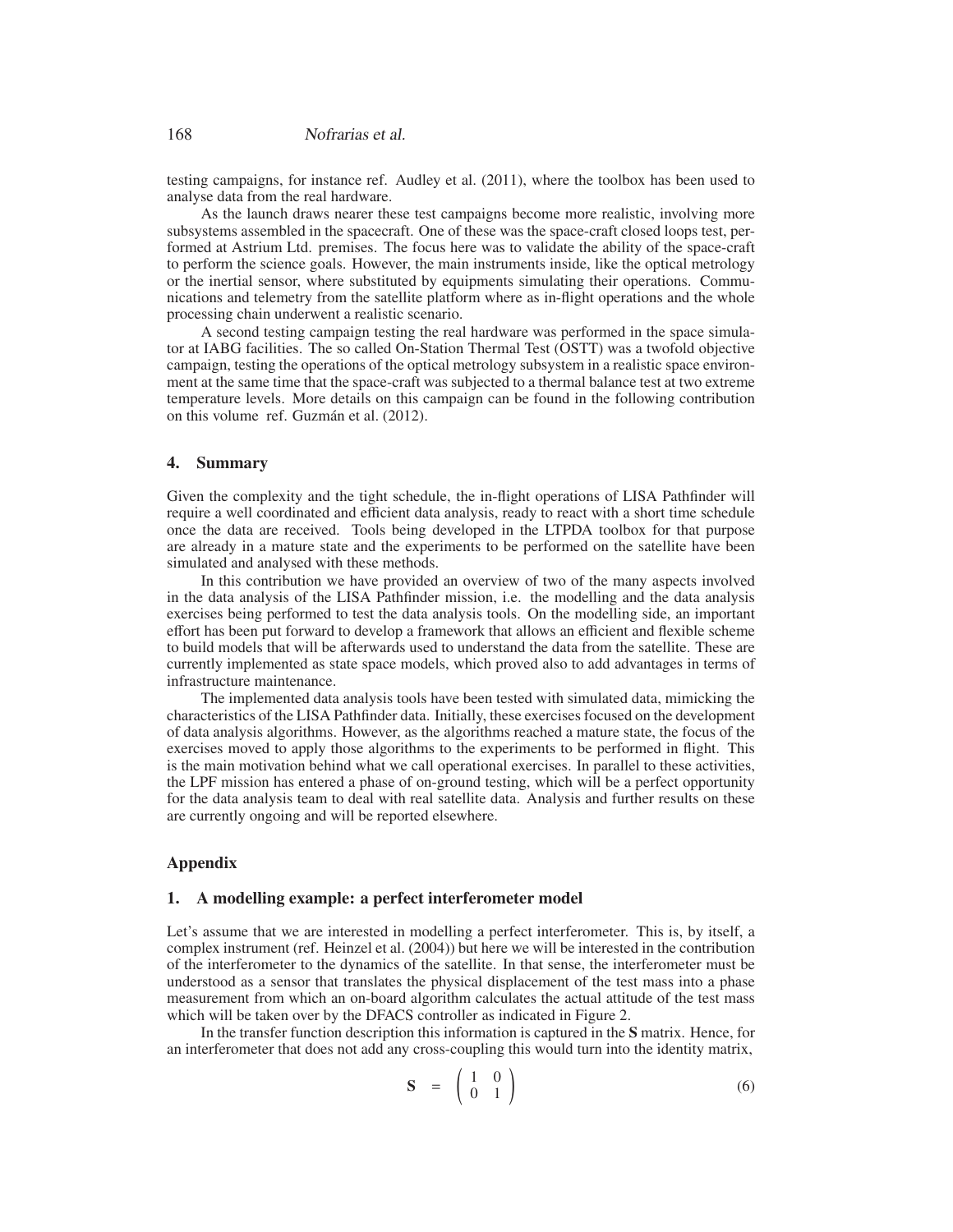On the other hand, in the state space model case, the system will be fully defined by the four matrices in equation (5). As in the previous case, we model the interferometer purely as a sensor and hence, it translates the input (the displacement of the test masses) to the interferometer output. The only matrix with non-zero coefficients is the **D** matrix, there is no contribution to the dynamics of the states by themselves (**A** matrix), neither coming from the inputs to the system (**B** matrix) or any dependence of the output with respect the states of the system (**C** matrix). A perfect interferometer model would be given by

$$
\mathbf{A} = \begin{pmatrix} 0 & 0 \\ 0 & 0 \end{pmatrix}, \quad \mathbf{B} = \begin{pmatrix} 0 & 0 \\ 0 & 0 \end{pmatrix}, \quad \mathbf{C} = \begin{pmatrix} 0 & 0 \\ 0 & 0 \end{pmatrix}, \tag{7}
$$

$$
D = (D_{11} \ D_{12} \ D_{13} \ D_{14}) \tag{8}
$$

where the **D** matrix shows the block structure of our implementation that we have previously described. These matrices read as

$$
\mathbf{D}_{11} = \begin{pmatrix} 1 & 0 \\ -1 & 1 \end{pmatrix}, \quad \mathbf{D}_{12} = \begin{pmatrix} 1 & 0 \\ 0 & 1 \end{pmatrix}, \tag{9}
$$

$$
\mathbf{D}_{13} = \begin{pmatrix} 1 & 0 \\ -1 & 1 \end{pmatrix}, \quad \mathbf{D}_{14} = \begin{pmatrix} 1 & 0 \\ 0 & 1 \end{pmatrix}
$$
 (10)

and correspond to the four input blocks of the interferometer in our implementation, which will be, in corresponding order with the previous matrices

$$
\mathbf{x} = \begin{pmatrix} x_1 \\ x_2 \end{pmatrix}, \quad \mathbf{n}_{\mathbf{R}} = \begin{pmatrix} n_{R1} \\ n_{R2} \end{pmatrix}, \tag{11}
$$

$$
\mathbf{n}_{\mathbf{P}} = \begin{pmatrix} n_{P1} \\ n_{P2} \end{pmatrix}, \quad \mathbf{s} = \begin{pmatrix} s_1 \\ s_2 \end{pmatrix} \tag{12}
$$

which are: the test masses physical displacements  $(\mathbf{x})$ , the read-out interferometer noise  $(\mathbf{n}_\mathbf{R})$ , the test mass position noise (**nP**), and an input block to inject signals in the interferometer (**s**). The output of the interferometer will be the displacement of the test masses as translated in phase shifts. The output block, expressed as a vector, would be

$$
\mathbf{o} = \begin{pmatrix} o_1 \\ o_\Delta \end{pmatrix} \tag{13}
$$

where we notice that, opposite to the transfer function case, in the state space modelling the differential channel is built in the interferometer since the inputs to the interferometer were the displacements of the two test masses,  $x_1$  and  $x_2$ .

#### **References**

Antonucci, F., et al. 2011, Classical and Quantum Gravity, 28, 094006

- 2012, Classical and Quantum Gravity, 29, 124014
- Arnaud, K. A., Babak, S., Baker, J. G., Benacquista, M. J., Cornish, N. J., Cutler, C., Larson, S. L., Sathyaprakash, B. S., Vallisneri, M., Vecchio, A., & Vinet, J.-Y. (Mock LISA Data Challenge Task Force and) 2006, AIP Conference Proceedings, 873, 619

Audley, H., et al. 2011, Classical and Quantum Gravity, 28, 094003

Canizares, P., Chmeissani, M., Conchillo, A., Diaz-Aguiló, M., García-Berro, E., Gesa, L., Gibert, F., Grimani, C., Lloro, I., Lobo, A., Mateos, I., Nofrarias, M., Ramos-Castro, J., Sanjuán, J., Sopuerta, C. F., Araújo, H. M., & Wass, P. 2011, Classical and Quantum Gravity, 28, 094004